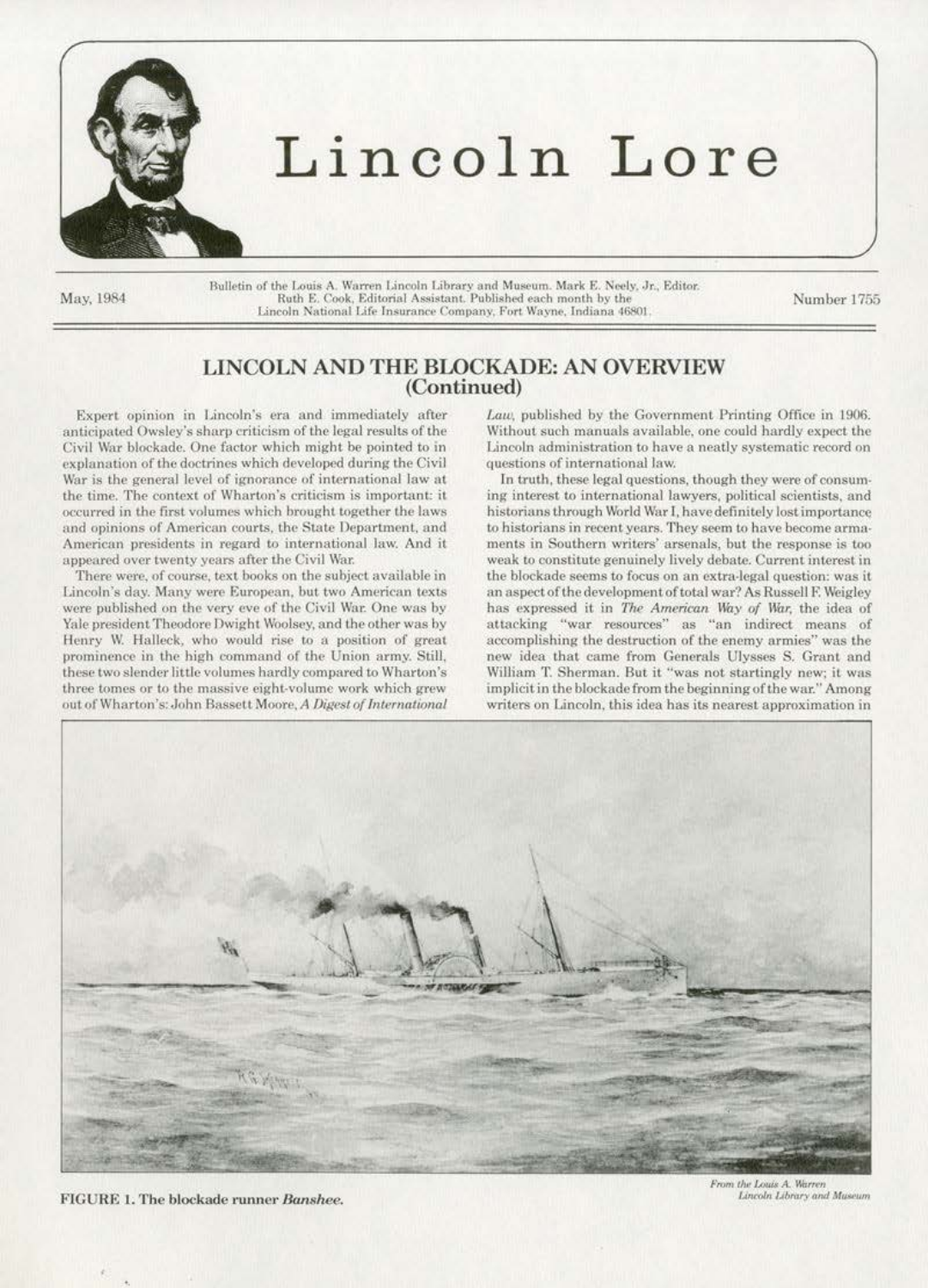

the Louis A. Warren Lincoln Library and Musica

FIGURE 2. The Confederate blockade runner A. D. Vance, which was owned by the government of North Carolina.

the work of Gabor S. Boritt, whose seminal Lincoln and the Economics of the American Dream pointed out that "after calling out the state militias, Lincoln's first important act was essentially economic: the proclamation of a blockade of Southern ports."

Such thinking could be carried too far. Blockades were old and tried instruments of warfare, and the Civil War, though it may well have pointed toward the horrifying total wars of the twentieth century, was not, as Weigley puts it, a Gross National Product war, won more by production capacity than by traditional military maneuver. Nevertheless, to the degree that the Civil War prefigured total war, and books like James Reston, Jr.'s Sherman's March and Viet Nam argue that it did, it approached it only by attacking enemy property as a matter of conscious policy. Sherman's march was not marked by high civilian casualties and rapes.

Taking the focus off legal questions seems to be leading, if it has not done so already, to Lincoln's getting rather higher marks as a strategist, and in particular to his receiving praise for instituting the blockade. Certainly, Owsley's "mess of pottage" denunciation has an almost antique ring to it and is not commonly emphasized in modern texts on the Civil War.

Perhaps the clearest modern trend is one away from interest in the questions of the blockade. The major works were written in the 1940s, and Civil War and Lincoln scholarship has since that time concentrated on other questions.

## **THE CASE OF THE BALTIMORE MERCHANTS Two Unpublished Lincoln Manuscripts**

From the shedding of the first blood of the Civil War on April 19, 1861, to Abraham Lincoln's bloody murder four years later, the problem of loyalty in Baltimore was a serious one. The first incident was caused by rioting Baltimoreans determined to keep Massachusetts troops from relieving Washington, and a conspiracy hatched in Baltimore mostly by men of that city and other Marylanders led to Lincoln's death. In between, many less well known events occurred which kept Federal detectives busy and the political opposition to the Lincoln administration in an uproar.

One of the most sensational occurred on Monday, October 17, 1864, when Federal authorities swept down on some of

Baltimore's oldest and largest commercial establishments, scattering horrified female customers and arresting clerks and managers alike. The doors closed at Weisenfeld & Company, clothiers; Jordan & Rose, dry goods; Isaac R. Coale & Brothers, commission merchants; Charles E. Waters & Co., hardware; A. & L. Friedenreich, gentlemen's furnishing articles; Simon Frank & Co., jobbers; and Hamilton Easter & Co., dry goods. The employees were arrested, wrote Baltimore historian J. Thomas Scharf, "but upon what charge could not be ascertained." Some Washington merchants were also arrested.

The charge, in fact, was knowingly selling goods which were to be run through the blockade to the Confederacy. And all of the arrests apparently followed visits to the establishments by one Pardon Worsley and an unnamed woman whom he identified as his wife. Worsley was, according to the editors of The Collected Works of Abraham Lincoln, "a notorious blockade runner," but his notoriety seems to have escaped the notice of the merchants who dealt with him that October. Baltimore's businessmen before the war were major jobbing conduits for the flow of wholesale dry goods from New York to the South, but by 1864 the pattern of this trade had surely changed. Hamilton Easter & Company, for example, had specifically instructed its clerks not to sell goods that were likely to go South unless the buyer were a licensed government trader with passes and permits to trade through the lines.

Such precautions, if indeed they were seriously taken, failed when Pardon Worsley went shopping in 1864. His first visit to Hamilton Easter & Company, for example, occurred several months before October, when, accompanied by a Mrs. Chancellor, he was waited on by a clerk of some fifteen years' experience. Mrs. Chancellor lived in Loudoun County, Virginia, the clerk recalled later, or some other such place where at the time goods were allowed to pass from the North. When the clerk asked her whether she had a pass, she said that she did not but that the man with her did. Worsley came back in October to purchase doeskin or cadet mixed doeskin. The clerk sold him the goods.

Worsley visited the hardware store of Charles E. Waters on October 9, accompanied at first by a woman. He returned later in the day, asking for percussion caps and gum wads ("which are articles much in demand at this season for Sportsmen,' Waters explained to Federal investigators later). Then he asked for military buttons, saying that he was a licensed government trader, selling on both sides of the river. The hardware store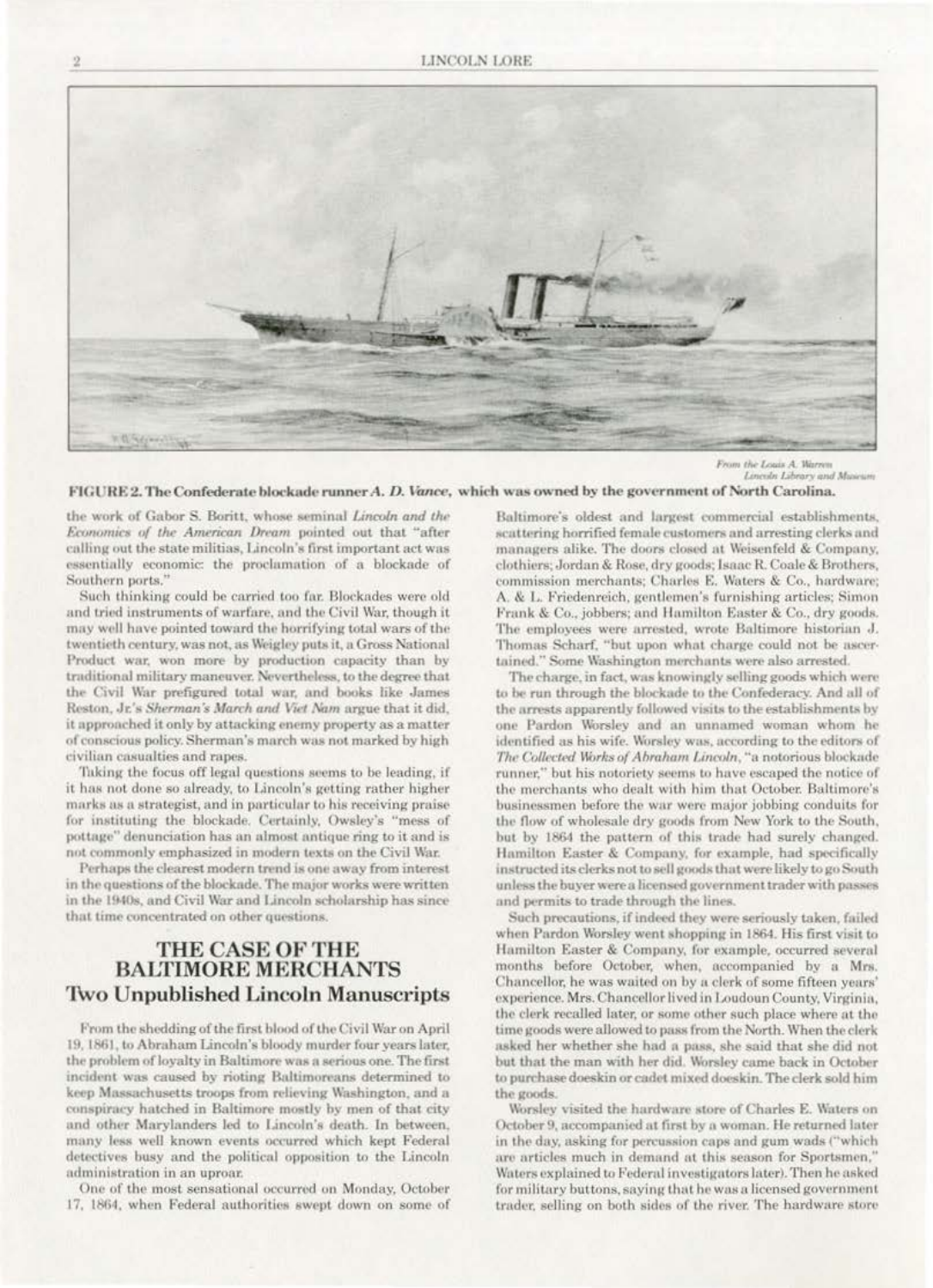had none but was able to supply non-military brass buttons.

Such were the transactions which led to the arrests of October 17. Hamilton Easter and his partners, two nephews. of his, were arrested along with forty clerks. At Weisenfeld & Company the lowly men who cut the cloth were arrested as well as the managers. A special train whisked away well over fifty astonished merchants, clerks, and tradesmen who were incar· cerated in Washington's Old Capitol Prison.

The existing records of the cases are fragmentary, but it. appears that the principals in the firms were tried by military commission before the end of the month, and Pardon \\brslcy was there to testify against them. Most of the clerks were paroled, but some of the merchants received sentences to be served in the Albany Penitentiary in New York.

The wholesale nature of such arrests and the rather haphazard records of them are suggestive of the massive internal security measures taken by the government during the Civil War. As in this case, dozens of civilian prisoners could pour into Old Capitol Prison in a single day, far too many for a busy wartime president like Lincoln to monitor even if he could locate adequate records of the arrests and trials. The publication in *Lincoln Lore* over the past few months of the stories of several civilian arrests in which President Lincoln intervened should not lead to the conclusion that he prevented abuses in the internal security system single-handed. It was an impossible task. Many abuses escaped notice altogether, and those that were corrected most often depended on the diligence and good judgment of bureaucrats whose names are all but lost to history.

Nevertheless, when civilians of such prominence as the Baltimore merchants arrested on October 17, 1864, were involved, there was a good chance that Lincoln might become involved too. Hamilton Easter, for example, was not the sort of citizen who could disappear into prison unnoticed by the larger world. Born in Ireland in 1810, he came to the United States when he was sixteen years of age. He was naturalized and commenced business in Baltimore on his own account in 1830. Since then, as he told the Federal investigators, "I have by Integrity, Industry and Honorable dealing entirely unaided by friends, built up one of the largest and most extensive establishments in the country - we are large Importers as well as Jobbers and Retailers." The large scale of his enterprise made plausible his defense that doeskin at two dollars a yard was "rather a small . . . profit for a transaction so risky as selling goods knowingly to run the blockade." His business record also made possible the mustering of an impressive list. of endorsements of his integrity by prominent Baltimoreans like Enoch Pratt and Johns Hopkins and the Adjutant General of the State of Maryland.

Social prominence provided no real protection from the Federal detectives. If anything, the system of arbitrary arrests was blaced against prominent citizens, for the Union authorities desired to capture influential wrong-doers and, conversely, ofter. showed -a willingness to let harmless men of little influence or intelligence or ability go. Nor was the system of arbitrary arrests, as they were called by their Democratic opponents, corrupt. When Moses Weisenfeld of Weisenfeld & Company attempted to bribe Colonel J. A. Foster with \$7,400 to influence the decision of the military commission. Foster quickly turned the money over to the Judge Advocate's office.

Social prominence. however. could gain the attention of the politicians, including the most important one who occupied the White House. Of course, there had to be some evidence of injustice for Lincoln to alter the judgment of a military commission. And, by 1864, the advice, if not the consent, of the Judge Advocate's office in such matters was important as well.

It had long been important in cases which did not reach the president's desk, that is to say, in the overwhelming majority of the cases. Judge Advocate Levi C. Turner, for example, took a carriage ride to Old Capitol Prison six days a week from 1862 to 1865. There he interviewed prisoners, most of them civilians,

and determined whether or when they should be released and under what conditions. By his own count, he reviewed 7,748 cases. Students familiar with the literature on the problem of disloyalty during the Civil War will immediately realize his importance to the internal security system, for the now customary estimate of the total number of civilian arrests in the North during the Civil War is 13,535 from February 15, 1862, to the end of the war.

By the time of the Baltimore arrests in the autumn of 1864, President Lincoln recognized Turner's importance. A recently discovered unpublished Lincoln endorsement stemmed from the case of Abraham Friedenreich, one of the Baltimore merchants arrested on October 17. Influential friends intervened. and Lincoln wrote an unusual undated endorsement, saying simply: "Hon. Sec. of War, please give this man a hearing." Abraham Friedenreich had been arrested by mistake because his nephew Leon used his uncle's name on the sign at the store. In fact, Abraham had no connection with the shop, and his brother was useful and loyal and, as a friend reported. had "wide connections and great influence amongst the Hebrews of Baltimore." Lincoln's secretary, John Hay, said that the president wanted Friedenreich released "if Judge Turner's report is favorable." Turner agreed that a mistake had been made, and Friedenreich was released unconditionally within a week.

At later dates, Lincoln was several times involved in the Baltimore arrests. On January 19, 1865, Lincoln asked Judge Advocate General Joseph Holt for "his opinion whether it would be legally competent for the President to direct a newtrial" in the case of one Thomas W, Johnson, who had not been allowed to introduce witnesses to refute the testimony of Pardon Worsley. On January 31, Lincoln ordered that Charles E. Waters not be sent to the Albany Penitentiary to start serving the sentence of the military commission.

On February 11, 1865, Lincoln sent someone the "Papers pertaining to the cases mentioned this morning," as is now. known from a previously unpublished Lincoln note acquired by the Louis A. Warren Lincoln Library and Museum last year. The cases in question were those of the dry goods merchants. Attached to Lincoln's note is a long petition which provides the fullest picture available of what happened after the arrests: To the President

We the undersigned merchants of Baltimore represent that. we are personally acquainted with T.W. Johnson R.M. Sutton and J. H. Hennage as merchants and citizens of Washington having sold goods to and dealt with them for a number of years.

We take pleasure in being able to say that we have always found them to be men of intelligence strict integrity, loyalty, and moral worth, highly respected as merchants and citizens by all who have had business transactions or social intercourse with them -

Those men have been tried by military commission, on a charge of selling goods in violation of law, to one Pardon Worsley, an alleged blockade runner, and convicted. they are now in the Penitentiary in execution of sentence, we humbly but earnestly ask their immediate and unconditional pardon for the following reasons, viz:

1st From our knowledge of them, we cannot believe they have knowingly violated the law

2nd As we are informed, and believe, they entered upon their trial with the expectation, that they would have the testimony of their clerks to disprove the allegations made against them - but, their clerks being held at the time, as prisoners. and parties to their alleged guilt, were not permitted to testify. The affidavits of those clerks since released have been shown to us, and in our opinion fully disprove the charges upon which they stand convicted.

They have already suffered severely from confinemenl in the Old Capitol Prison - have suffered immensely in their business. and their families feel this stroke deeply, and

 $\mathcal{R}$